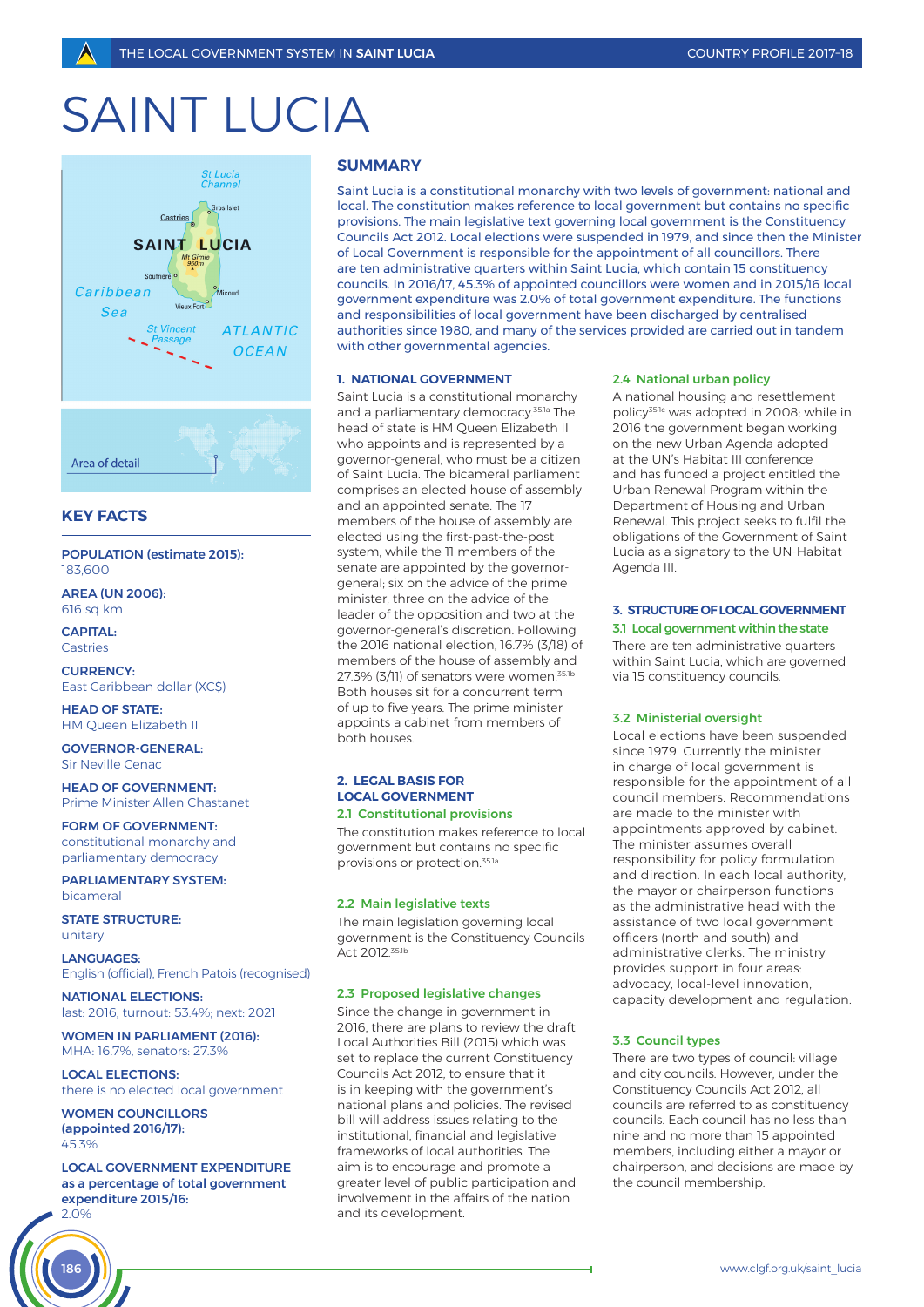## **4. ELECTIONS**

4.1 Recent local elections

4.2 Voting system

## 4.3 Elected representatives

There has been no elected local government in Saint Lucia since the last elections in 1979.

## 4.4 Women's representation

There has been a small increase in the number of appointed women councillors from 60/136 (44.1%) in 2015/16 to 62/137 (45.3%) in 2016/17. The number of women mayors has stayed the same at two out of four (50%); however, there has been a decrease in the number in female chairpersons from 5/11 (45.5%) in 2015/16 to 4/11 (36.4%) in 2016/17) – see Table 35.1b.

## **5. SYSTEMS FOR COMMUNITY INVOLVEMENT** 5.1 Legal requirement

The Constituency Councils Act 2012 makes provision for community involvement in local authority decision-making.

## 5.2 ICT use in citizen engagement

No information available

# **6. ORGANISED LOCAL GOVERNMENT**

There is no organised local government in Saint Lucia.

# **7. INTERGOVERNMENTAL RELATIONS**

Local authorities have been encouraged to participate in the development process through links with civil society organisations. In the absence of a local government association, the Ministry of Social Transformation,

# Table 35.1a Distribution of councils and population

| <b>Quarter (unitary)</b>   | <b>Upper-tier</b><br>quarter | <b>Second-tier</b><br>authority | <b>Population</b><br><b>(2010 Census)</b> | <b>Population</b><br>(2015 est.) | %<br>rural |
|----------------------------|------------------------------|---------------------------------|-------------------------------------------|----------------------------------|------------|
|                            | Castries                     | <b>Castries City</b>            | 40,666                                    | na                               | na         |
| <b>Castries South-East</b> |                              |                                 | 14,516                                    | na                               | na         |
| Anse la Raye/Canaries      |                              |                                 | 11,858                                    | na                               | na         |
| Bobonneau                  |                              |                                 | 12,723                                    | na                               | na         |
| Soufrière/Fond St Jacques  |                              |                                 | 8,472                                     | na                               | na         |
| Choiseul/Saltibus          |                              |                                 | 6,098                                     | na                               | na         |
| Laborie                    |                              |                                 | 6,701                                     | na                               | na         |
| <b>Vieux Fort North</b>    |                              |                                 | 6,982                                     | na                               | na         |
| <b>Vieux Fort South</b>    |                              |                                 | 7,326                                     | na                               | na         |
| <b>Micoud North</b>        |                              |                                 | 8,691                                     | na                               | na         |
| Micoud South               |                              |                                 | 6,982                                     | na                               | na         |
| <b>Dennery North</b>       |                              |                                 | 7,697                                     | na                               | na         |
| <b>Dennery South</b>       |                              |                                 | 4,920                                     | na                               | na         |
| Gros-Islet                 |                              |                                 | 22,493                                    | na                               | na         |
| <b>TOTAL</b>               | ī                            | ı                               | 165,595                                   | 183,600                          | na         |

*Source: Department for Local Government correspondence with CLGF*

Local Government and Community Empowerment ensures that good relations are maintained between the various governmental agencies and civil society organisations.

## **8. MONITORING SYSTEMS**

National government provides institutional support and monitoring to local government authorities through local government officers. These officers interact with and assist the respective authorities in their various

community initiatives. Finance officers are also appointed to carry out reviews and to ensure adherence to financial regulations.

## **9. FINANCE, STAFFING AND RESOURCES**

The Ministry of Finance is responsible for collecting local taxes, while the local councils collect user fees. The main sources of revenue are: trade, hawkers' and vendors' licences; property rental fees; market and cemetery dues; and dividends. Castries Constituency Council revenue earned for the financial year 2015/16 totalled approximately XC\$12.9m, made up as follows: XC\$5.8m locally raised revenue); XC\$4.3m government subvention; and XC\$2.2m dividend income. Total expenditure for the year was approximately XC\$11.1m, of which XC\$0.308m was capital expenditure

## 9.1 Local government expenditure

Total local government expenditure as a percentage of total government expenditure 2015/16 was 2%, down from 2.5% in 2014/15.

## 9.2 Locally raised revenue

.

The Constituency Councils Act 2012 makes provision for local government to raise revenue but no clear guidelines are established. The draft Local Authorities Bill (2015) is intended to provide the legislative framework to facilitate this change.



| Councillors                | #   | %     | #               | %     | #              | %     |
|----------------------------|-----|-------|-----------------|-------|----------------|-------|
| <b>Female councillors</b>  | 61  | 44.5  | 60              | 44.1  | 62             | 45.3  |
| Male councillors           | 76  | 55.5  | 76              | 55.9  | 75             | 54.7  |
| <b>Total councillors</b>   | 137 | 100.0 | 136             | 100.0 | 137            | 100.0 |
| <b>Mayors</b>              | #   | %     | #               | %     | #              | %     |
| Female mayors              | na  | na    | $\overline{2}$  | 50.0  | $\overline{2}$ | 50.0  |
| Male mayors                | na  | na    | $\overline{2}$  | 50.0  | $\mathcal{P}$  | 50 Q  |
| <b>Total mayors</b>        | na  | 100.0 | 4               | 100.0 | 4              | 100.0 |
| Chairpersons               | #   | %     | #               | %     | #              | %     |
| <b>Female chairpersons</b> | na  | na    | 5               | 45.5  | 4              | 36.4  |
| Male chairpersons          | na  | na    | $6\overline{6}$ | 54.5  | 7              | 63.3  |
| <b>Total chairpersons</b>  | na  | 100.0 | 11              | 100.0 | $\mathbf{u}$   | 100.0 |

**Election 2014/15 2015/16 2016/17**

Table 35.1b Women councillors and mayors/chairpersons 2014–17

*Source: Department for Local Government correspondence with CLGF*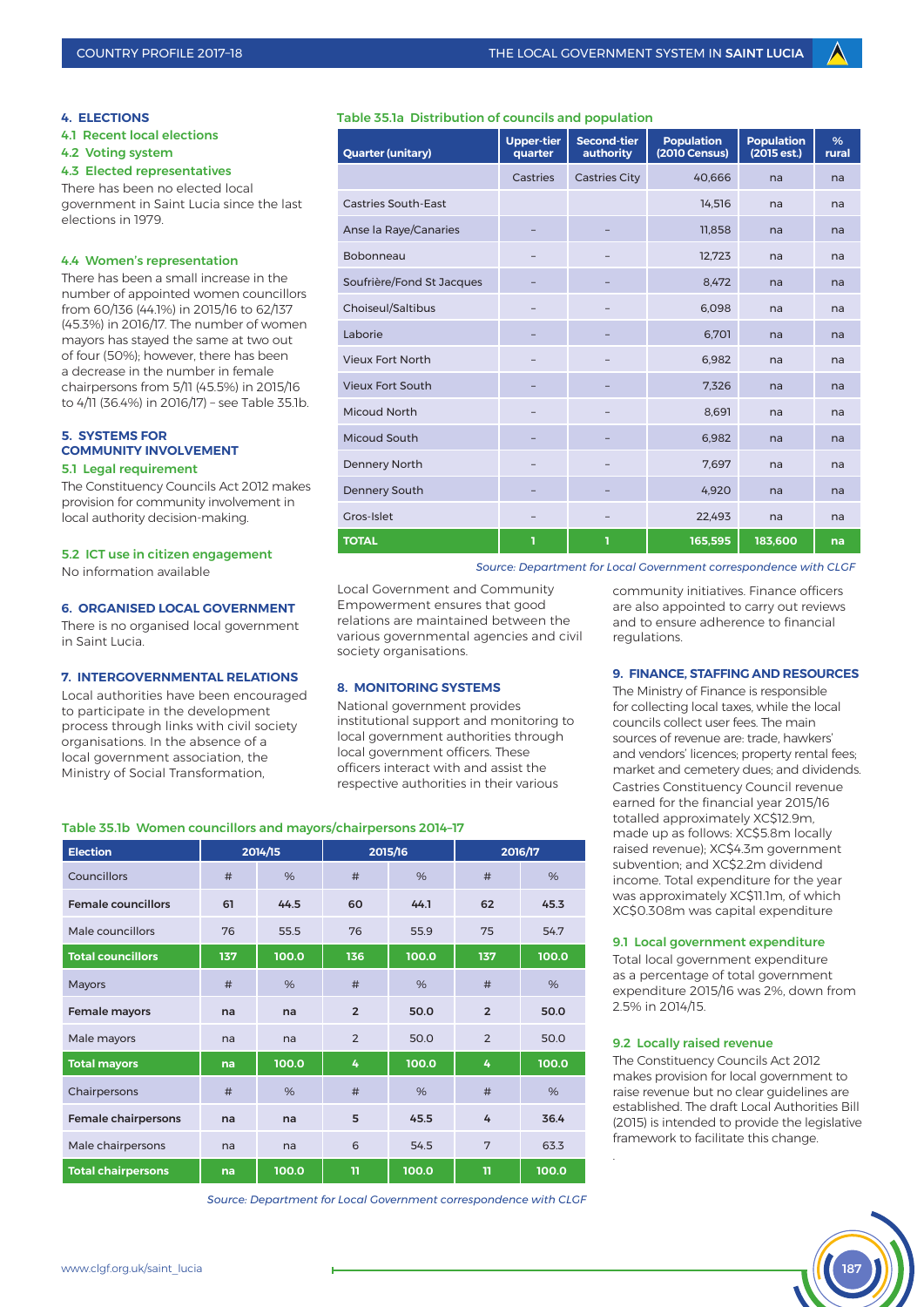# Table 35.2a. Income and expenditure for local government 2015/16 (in XC\$m))

| <b>Income</b>                        | 2015/16<br>XCS(m) | <b>Expenditure</b>         | 2015/16<br>XCS(m) |
|--------------------------------------|-------------------|----------------------------|-------------------|
| <b>Centre-local transfers</b>        | 17                | <b>Administration</b>      | na                |
| <b>Castries Constituency Council</b> | $\overline{4}$    | <b>Staff</b>               | na                |
| Other constituency councils          | 13                | Other administrative costs | na                |
| <b>Locally raised revenue</b>        | .3                | <b>Services</b>            | na                |
| Property taxes                       | na                | Operations and maintenance | na                |
| Licences and fees                    | na                | Other                      | na                |
| Other income                         | na                |                            |                   |
| <b>TOTAL income</b>                  | 17.600            | <b>TOTAL Expenditure</b>   | 17.133            |

*Source: Department for Local Government correspondence with CLGF*

#### 9.3 Transfers

In 2015/16 the national government allocated XCD\$13,600,351 for the operations and management of the other 14 constituency councils. The Finance Administration Act 2005 governs the transfer payments made from national government to local councils. Local government authorities receive an allocation from national government based on multiple considerations, including the projected revenue flows and budgetary priorities of national government. Castries Constituency Council receives an annual subvention of XCD\$4m in addition to its own locally raised revenue. Local councils also collect revenue on behalf of the government. The total revenue collected for 2015/2016 was XC\$256,296. Local governments are not permitted to set deficit budgets.

## 9.4 Loans

No information avaliable.

## 9.5 Local authority staff

Local authority staff are recruited both centrally (higher grades) and locally. There are administrative clerks assigned to all councils except Castries Constituency Council, which has a chief executive officer (CEO) and a financial controller. The power to discipline remains with the body responsible for recruitment.

## **10. DISTRIBUTION OF SERVICE DELIVERY RESPONSIBILITY** 10.1 Overview of local government service delivery responsibility

The functions and responsibilities of local government have been transferred to centralised authorities. Many of the services provided are carried out in tandem with other government agencies. To some extent services include: maintenance of roads, pavements, footpaths and streets; cleaning and de-silting of drains, streets, pavements and rivers; maintenance of squares, parks and open spaces; landscaping and beautification programmes; maintenance of daycare services; maintenance of public buildings; environmental monitoring and development control; supervision of solid waste collection; assistance with planning and organising national activities; management of cemeteries, playing fields and public facilities; disaster preparedness; and revenue collection.

## 10.2 ICT use in service delivery

National government has provided a framework to improve service delivery – such as intranets – but local governments have yet to develop their own individual strategies within that framework to improve local service delivery.

#### Table 35.2b Local government expenditure

#### as a percentage of total government expenditure 2015–2016

|                                                         | 2015-16     |
|---------------------------------------------------------|-------------|
| Total government expenditure                            | 1.050.069.2 |
| Total local government expenditure                      | 17.133.0    |
| Local govt expenditure as a % of total govt expenditure | 1.6         |

*Source: Figure 35.2a and the national budget statment 2015-1635.9*

## 10.3 Local government's role in achieving the UN Sustainable Development Goals (SDGs)

Local government provides a forum to lobby for changes in policy and to request supportive actions to promote development. Local councils also work with non-governmental bodies to enhance economic and social wellbeing in their communities through inclusion and access to opportunity. Through the CARILED project local government authorities have been empowered to exercise their powers and functions fully in order to maximise economic growth and social development of their communities.

#### **REFERENCES AND USEFUL WEBSITES**

- 35.1a National government www.stlucia.gov.lc
- 35.1b Women in national parliaments. Inter-Parliamentary Union http:// archive.ipu.org/wmn-e/classif.htm
- 35.2a Constitution of Saint Lucia www.govt.lc/constitution
- 35.2b Constituency Councils Act 2012 http://slugovprintery.com/ template/files/document\_for sale/laws/3245/Act%201%20 of%202012.pdf
- 35.2c National Housing and Resettlement policy http://archive.stlucia.gov.lc/docs/ NHRPolicy.pdf
- 35.3a 2010 population census http://unstats.un.org/unsd/ demographic/sources/ census/2010\_PHC/Saint\_Lucia/ SL\_Pre2010census\_report.pdf
- 35.3b Ministry of Social Transformation, Local Government and Community Empowerment http://socialtransformation.govt.lc
- 35.4 Elections Commission
- 35.5 No reference for this section
- 35.6 No reference for this section
- 35.7 No reference for this section
- 35.8 No reference for this section
- 35.9 Based on the total budget figure XCD\$-1,050,069,200 and the total expenditure of XCD\$ 17,133,410 in the -2015/16 national budget www.govt.lc/www/text/- 2015/16-BUDGET-STATEMENT.pdf
- 35.10 No reference for this section
- 35.11a UN statistics surface area http://unstats.un.org/unsd/ demographic/products/dyb/ dyb2006/Table03.pdf
- 35.11b Commonwealth Local Government knowledge hub www.clgf.org.uk/resource-centre/ knowledge-hub
- 35.11c UNDP HDR Saint Lucia country profile http://hdr.undp.org/en/ countries/profiles/LCA